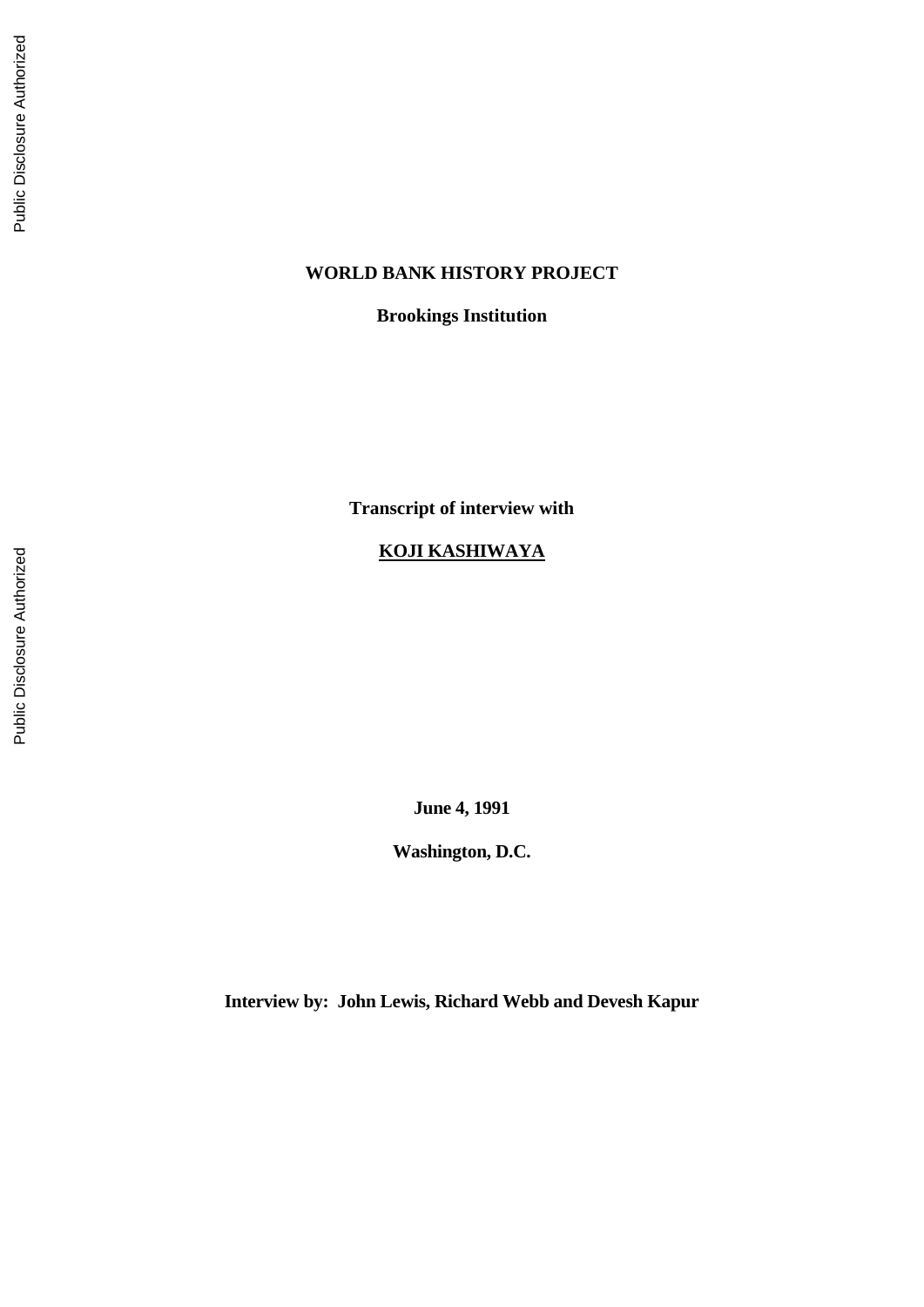#### **FOREWORD**

The following is a transcript of an oral interview conducted by the authors of the World Bank's fiftieth anniversary history: John P. Lewis, Richard Webb and Devesh Kapur, *The World Bank: Its First Half Century,* Washington, DC: Brookings Institution Press, 1997*.* It is not a formal oral history, and it is not a systematic overview of the work of the person interviewed. At times the authors discussed the planned publication itself and the sources that should be consulted; at other times they talked about persons and publications extraneous to the Bank. Some interview tapes and transcripts begin and end abruptly. Nevertheless, the World Bank Group Archives believes that this transcript may be of interest to researchers and makes it available for public use.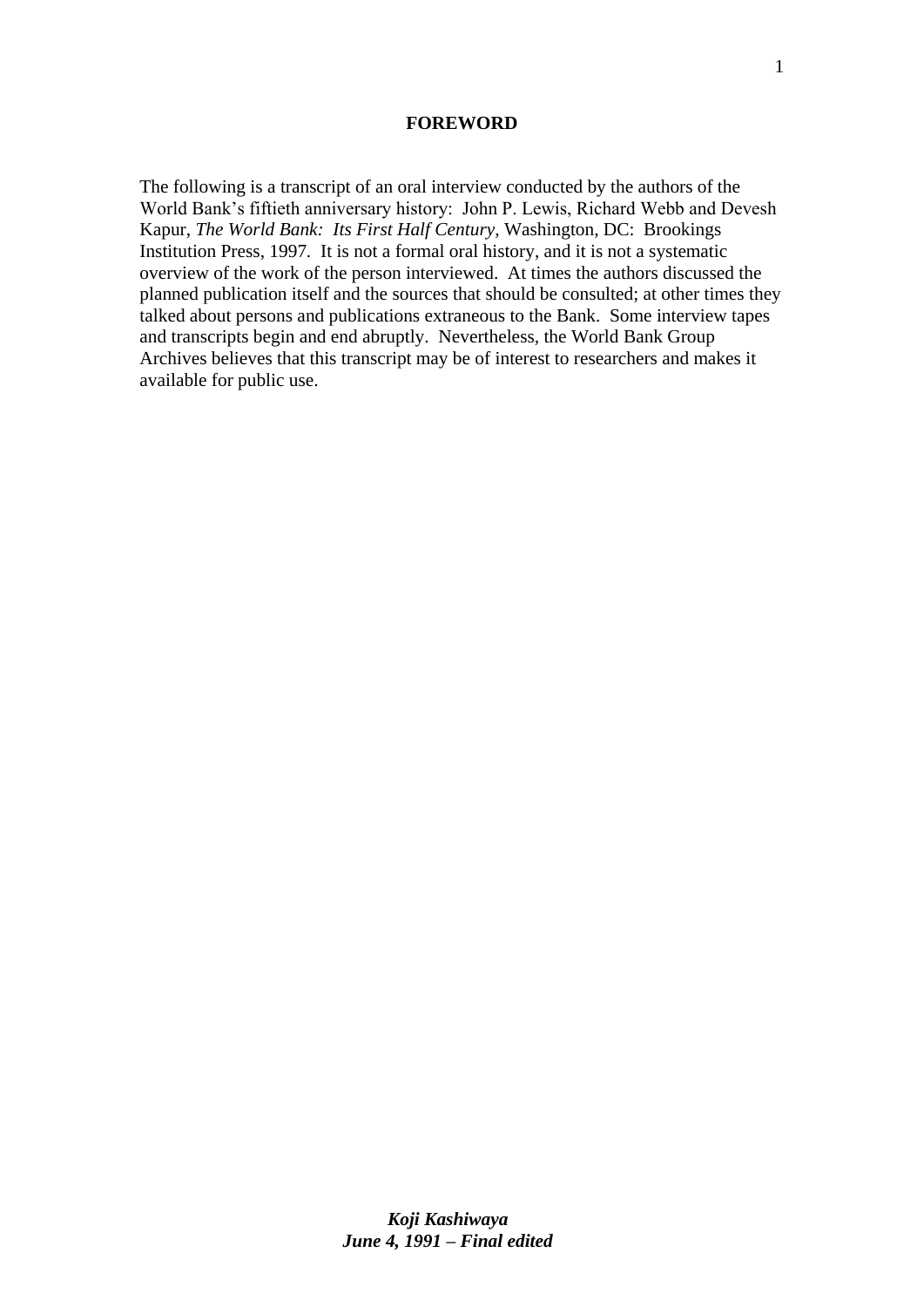*Note: The transcript was reconstituted by Koji Kashiwaya in 2017 to fill in words where the original tape had small gaps and to convey the substance of the conversation.*

### *[Begin Tape 1, Side A]<sup>1</sup>*

1

**LEWIS:** What had you done in the Bank before you joined the YP *[Young Professional]* program in 1989?

**KASHIWAYA:** From 1984 to 1987 I was the Head (Director) of the Tokyo office, mainly in charge of funding from the Tokyo market as well as the Euro-yen market (mainly in London) on behalf of the Bank, in addition to the normal business of the local office.

The funding business is completely different from an Operations one. I had reported to Mr. Gene *[Eugene H.]* Rotberg, Vice President, Finance Department (Treasurer), occasionally to Mr. Moeen Qureshi, Senior Vice President.

The funding business of the Tokyo Office at that time was quite exciting. Fortunately, I could develop various financial innovations. This is due to the following facts:

\*First, the Tokyo market had just been expanding and pursuing diversified transactions.

\*Second, in the latter half of the 1980s, the Japanese Government (Ministry of Finance, hereinafter MOF) tried to expand and liberalize the capital market in order to transfer huge reserves abroad.

\*Third, the World Bank was then the most favored borrower in the Tokyo market, compared with in New York, London or Zurich, because almost all important, big infrastructure projects in Japan after the Second World War were financed by the Bank. (When I entered MOF in 1961, Japan had been the second biggest borrower of the Bank, next to India.)

\*Fourth, immediately before I joined the Tokyo office, I was in charge of the primary market in Tokyo as the Director, Capital Market, MOF. At that time I had tried to change various ancient regimes in the capital market that were protected by vested interests of financial institutions, but in vain. When I joined the Bank, I realized that the status of the borrower or bond issuer with super triple A status is far stronger than that of the regulating government.

The Bank had raised from the Tokyo market since 1979 roughly JPY 200 billion. After I joined the Tokyo office, the number increased to JPY 400-500 billion, 40% of the total funding at that time. Furthermore, due to the favorable market situation, each transaction—a loan or a bond—was completed with some innovation in the better terms of conditions such as interest, fee, size, maturity, liquidity and modality.

**LEWIS:** What were the major financial innovations in the Tokyo office?

<sup>&</sup>lt;sup>1</sup> Original transcript by Brookings Institution World Bank history project. Insertions added by World Bank Group Archives are in *italics* in *[ ].*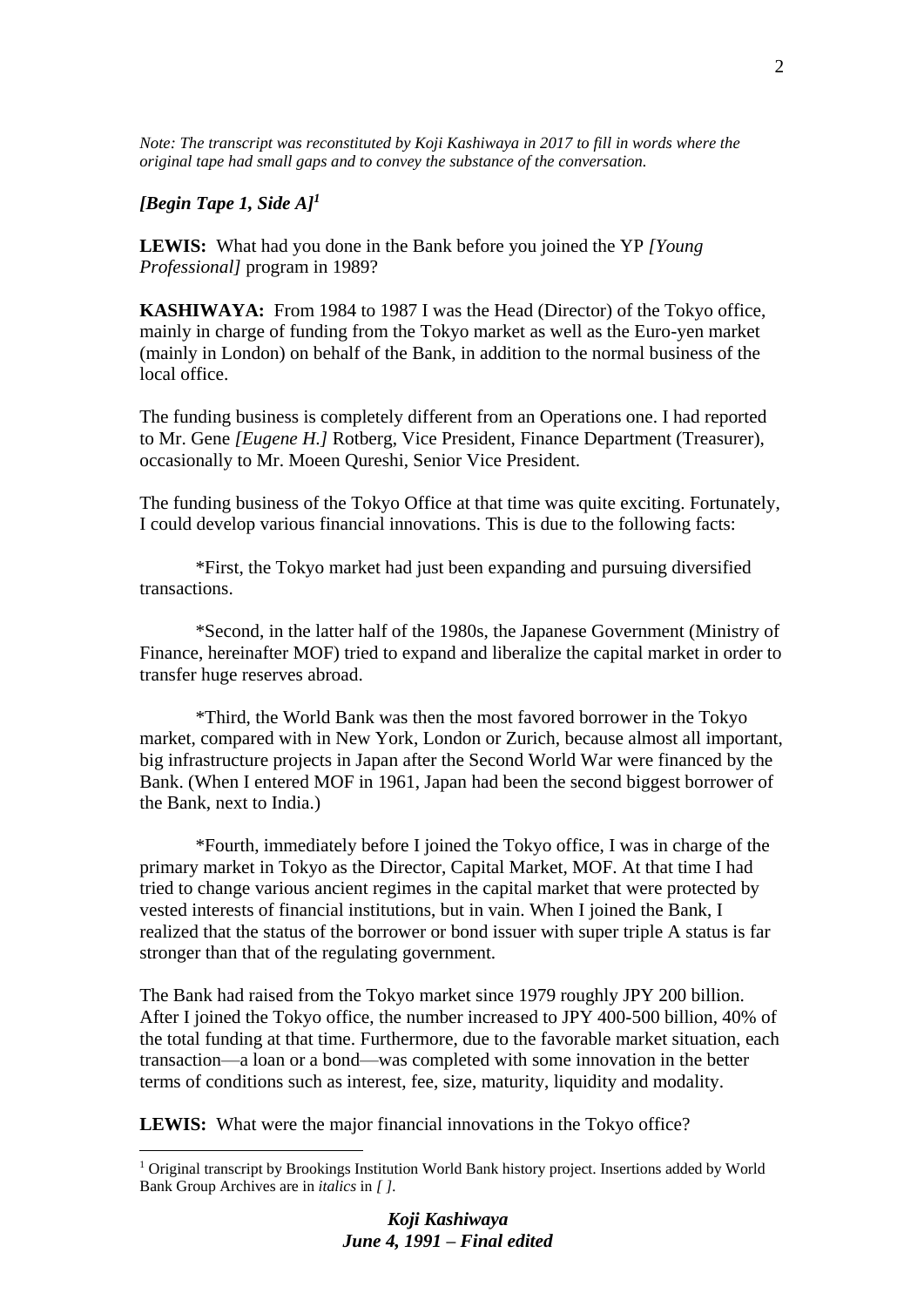**KASHIWAYA:** Many, but typical ones as follows:

\*Shogun Bond: foreign currency (USD, CAD) denominated bond for the first time in the Tokyo Market,

\*Daimyo Bond (normal JPY bond but put in Euro-Clear Cedel system to enhance further liquidity),

\*Negotiable 30-year yen private placement loan with one of the biggest institutional investors (with lowest interest rate and fees): this achieves disintermediation without paying any fee,

\*Swap transaction for the first time with the Bank's bond (first Swap transaction had been developed two years before in 1982).

**LEWIS:** After your time in the Tokyo office, what did you do before joining the Bank at its headquarters?

**KASHIWAYA:** I came back again to MOF in 1987 in charge of development aid (multilateral and bilateral) and international capital markets for two years as Deputy Director General, International Department, MOF. In 1989 I joined the Bank at headquarters.

**LEWIS:** When you joined the headquarters as Vice President Co-Finance, was the Co-Financing Department the same as the old one or was it a renewed one?

**KASHIWAYA:** On the occasion of my joining the Co-Financing Department, Mr. Qureshi merged the Financial Advisory Group with the Co-Financing Department. Later we developed project financing, privatization, various trust funds (including environment, project preparation and others) in this Department.

Along with this expansion, the size of the staff had sharply increased from 10 persons at the beginning to over 100 persons.

**LEWIS:** I'm not familiar with finance, so let me raise some fundamental questions. What is co-financing? How is it related to the normal Bank lending?

**KASHIWAYA:** The typical formula of the Bank's co-financing is to make a loan to the project of the developing countries with commercial banks, but with "pari passu" clause. So, if a borrower makes a default on paying to a loan of a commercial bank, it is deemed as default to the Bank. Thus, co-financing can mobilize additional commercial bank lending with far better terms of conditions. Instead, the Bank has to scrutinize the creditworthiness of the project before, as the normal Bank's lending. A typical type of co-financing method is to extend the Bank's guarantee to the private loan. If this loan is a syndication loan of many commercial banks, it is called a Bloan. Co-financing with public sector financial institutions like export credit agencies is also very popular.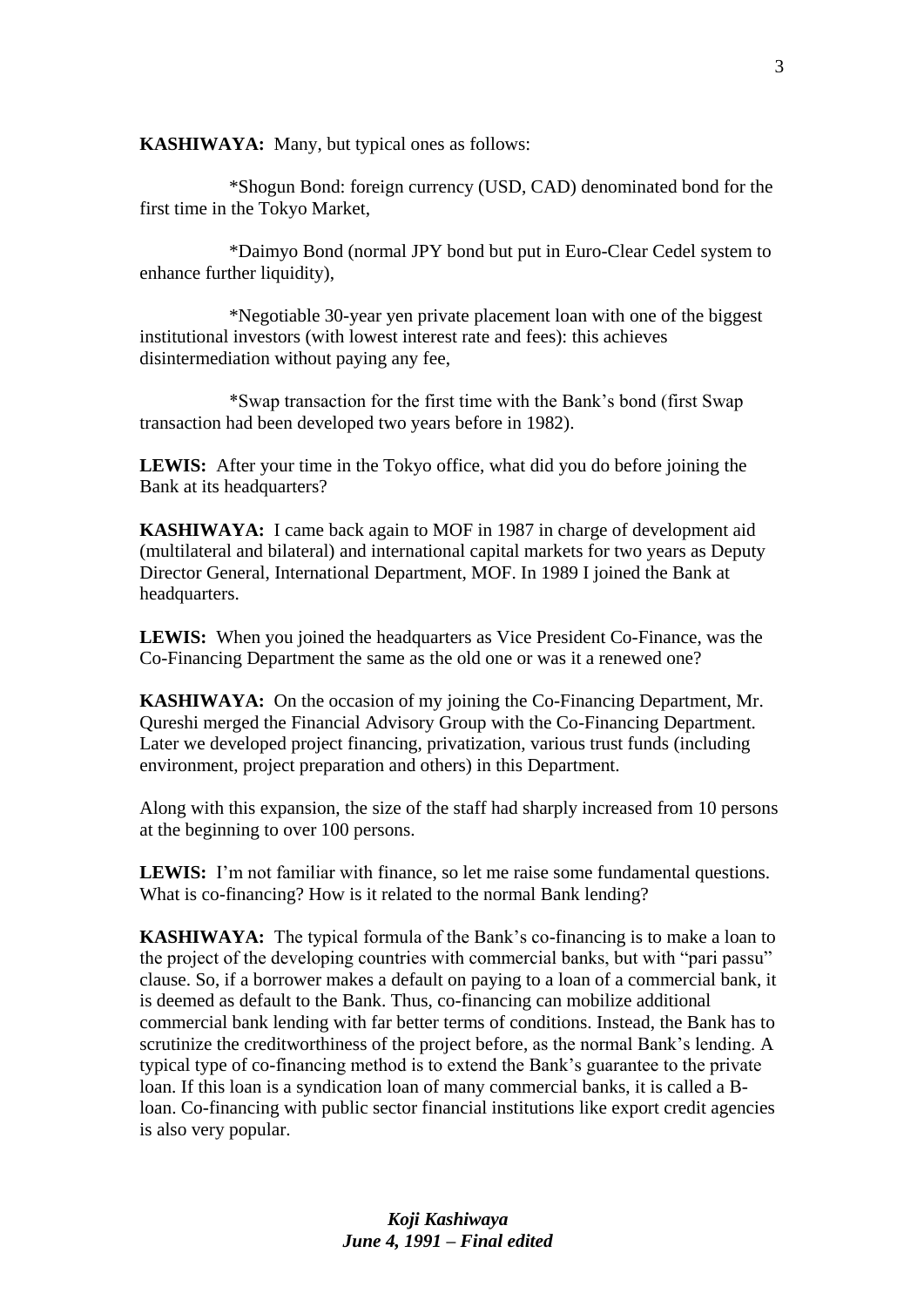**LEWIS:** You were now in the business of upgrading the co-financing function, is that right?

**KASHIWAYA:** Yes. We were developing the ECO Program *[Expanding Cofinancing Operations]* under which the World Bank guarantees 50% of the face value of the public offering bonds or private placements by developing countries. It is the first time for the World Bank to guarantee capital market products.

The background of the ECO program is that international capital markets have been developed for less creditworthy countries. The ECO program enhances this tendency. Now Hungary takes advantage of this ECO program.

**LEWIS:** Co-financing can be used by all developing countries?

**KASHIWAYA:** No, the Bank's co-financing is available only to the countries which have never rescheduled in the past five years (called Part II countries). In other words, they are five-year-non-rescheduling countries.

LEWIS: How many transactions do you have in the ECO program now?

**KASHIWAYA:** So far we have made only Hungary, but in the pipeline, for example, India or Pakistan or many countries, but we'd like to bring that one in the near future.

LEWIS: Do you think of introducing any other new co-financing program?

**KASHIWAYA:** When commercial banks consider to make a loan to various infrastructure projects of Part II countries, the most serious risk is the political risk of the recipient countries. For example, the project may become the target of political struggles between the new and old leader, or no compliance of policy on the project which was already agreed when launching. So we are thinking of extending the guarantee for such political risks. (Later Co-financing Department materialized this political risk guarantee to HUB power project in Pakistan.)

**LEWIS:** Does the Bank's co-financing require the Bank's capital in addition to the normal lending?

**KASHIWAYA:** Yes. This is the serious bottleneck to expand co-financing, although co-financing can mobilize and facilitate additional private lending with far better terms and conditions.

LEWIS: Do you think the Bank's co-financing will be more important in the future?

**KASHIWAYA:** Yes. It depends upon the general situation of financing developing countries in the 1990s, which is going to be quite different from the 1980s. In the 1980s there were abundant financial availabilities in the market. However, some highly indebted countries (like in Latin American countries) caused too much debt overhang, but commercial banks were continuing to lend to them. Then there occurred the oil shock, and the interest rate of U.S. dollar rose sharply to restrain inflation. Many highly indebted countries could not pay huge amount of debt obligation, ending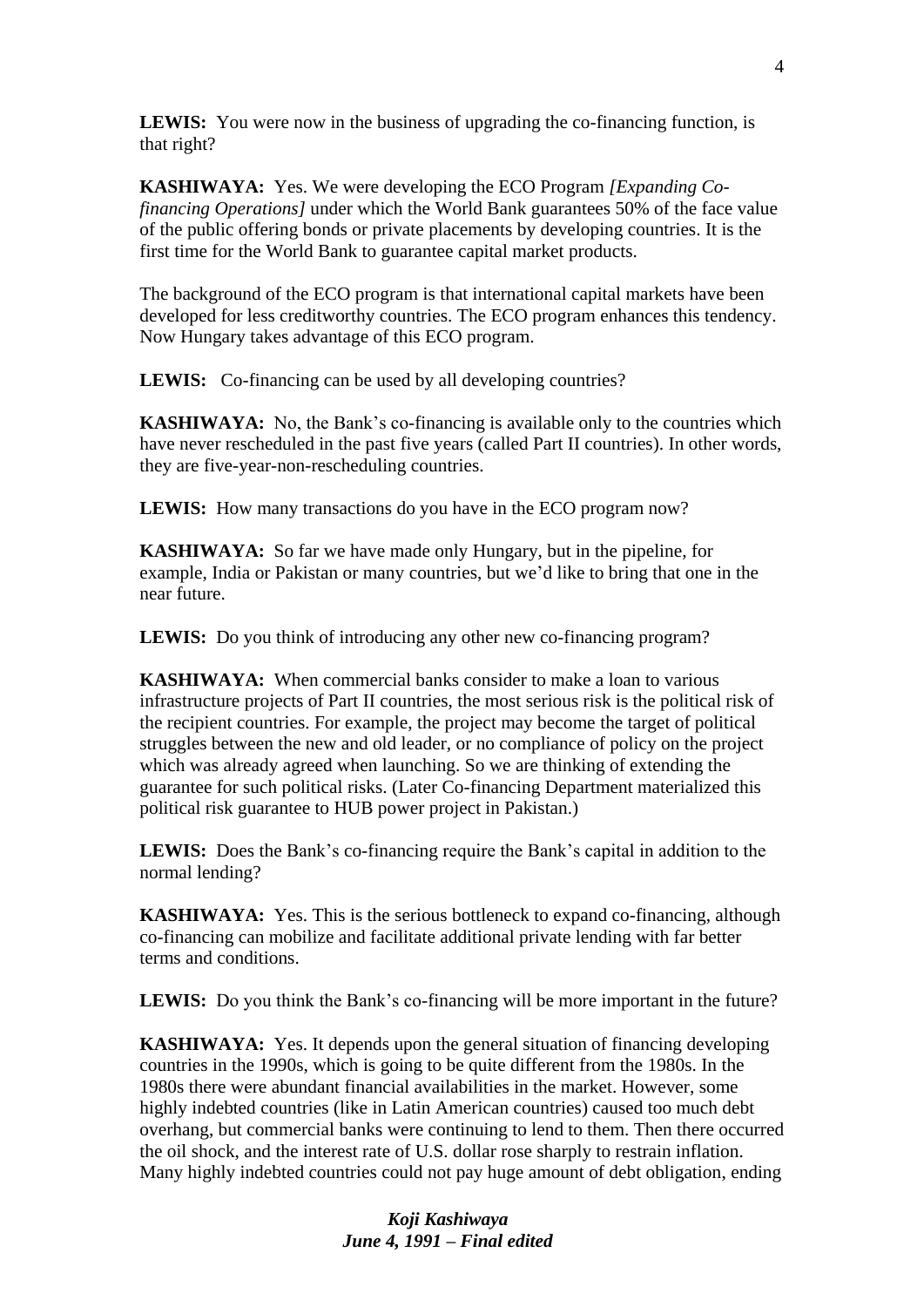up with default. Thus, private financing to the countries had stopped suddenly. In this context, I think co-financing could play a more important role in mobilizing additional and favorable private financing to developing countries.

### *[End Tape 1, Side A] [Begin Tape 1, Side B]*

LEWIS: How about the future of the Bank's co-financing?

**KASHIWAYA:** In the future we can always take full advantage of the World Bank's advisory function when extending co-financing. In other words, we should cooperate in more closely with the Operations complex. And if the World Bank will help the commercial banks more closely in the field of policy dialogue or project appraisal with the borrowing countries, we can mobilize more co-financing. With respect to export agencies, they have so far much experience of co-financing with the Bank, so even now they easily take full advantage of the World Bank's involvement. I think it's the best way to mobilize the money from the private sector to developing countries in the 1990s. Thus it increases the role of the Bank in mobilizing additional money.

LEWIS: Could you tell us how much co-financing you have done with governments, I mean with donor governments?

**KASHIWAYA:** In the Bank's fiscal year 1990, the last fiscal year, we mobilized almost 12.9 billion dollars co-financing disbursement of the World Bank. Of this 12.9 billion dollars, 8 billion dollars paid co-financing with official institutions, the export credit agencies.

Of official co-financing more than half comes from Japan, Export-Import Bank of Japan (JEXIM) and Overseas Economic Development bank (OECF), because the Japanese government wishes to take full advantage of the Bank's advisory function with its financing to developing countries.

**LEWIS:** Is the OECF funding concessional?

**KASHIWAYA:** Yes, the OECF usually extends a very soft loan because the funding resources stem half from the postal savings and half from tax, ending up with softer conditions.

**LEWIS:** Let me ask you an interpretive question, and I'm very interested to find that a large part of this co-financing, official co-financing, is Japanese at a time when Japan's role in development finance is greatly increasing. It used to be regarded as a sort of regional lender. It was largely focused on East Asian countries, Southeast Asia and so on. You're now--Japan is now spreading out to be a global lender, but at the same time it does not have a lot of experience in places like Africa or elsewhere, and so there would be some motivation, might there not, for it to co-finance with the Bank because the Bank does have a worldwide spread and a lot of technical expertise?

**KASHIWAYA:** Yes, your point is a very important. Nowadays the Japanese Government has been expanding its financing to other than Asian countries, like Africa and Latin America and the Middle East. Sub-Sahara Africa countries have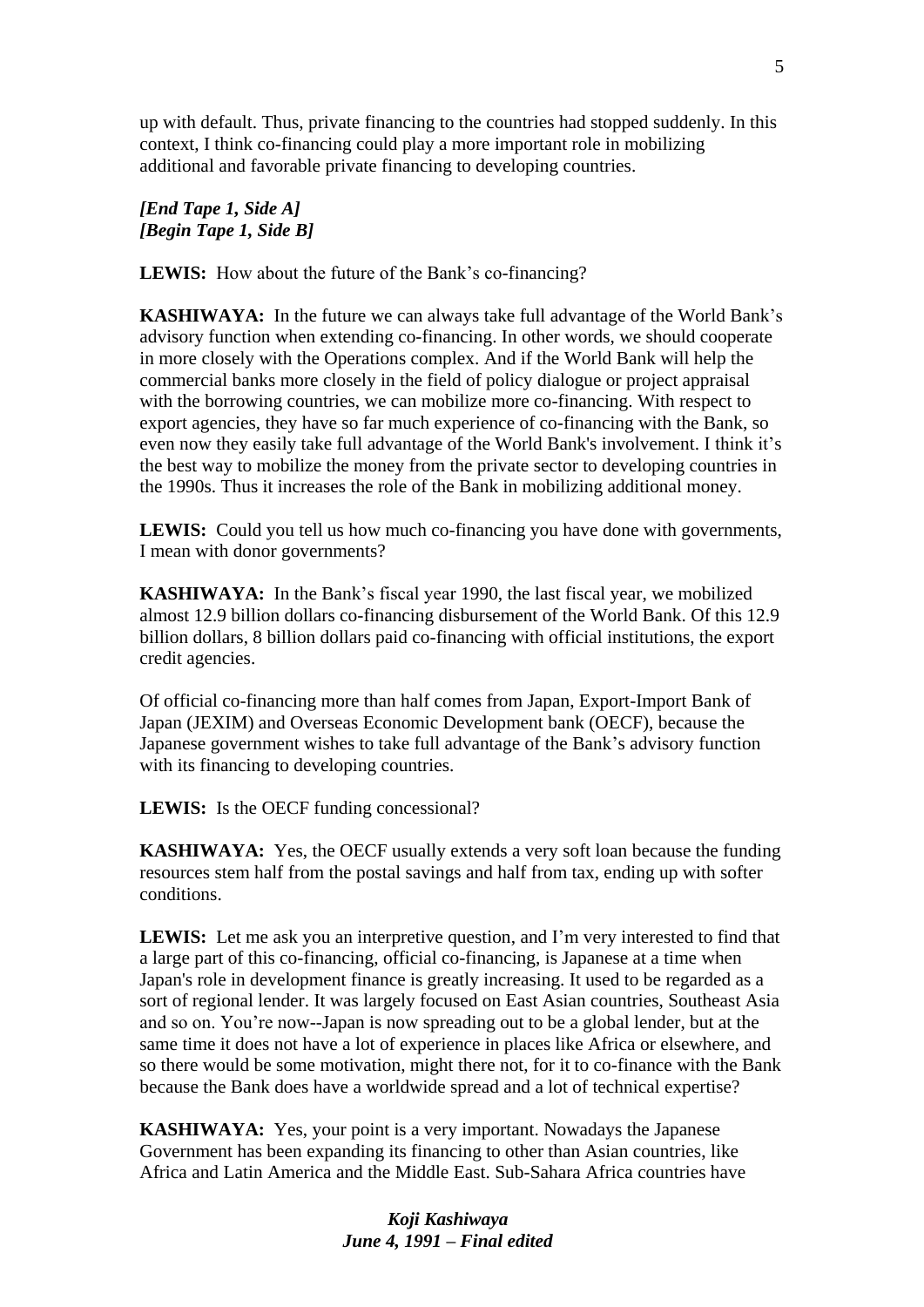historically and even at present close relations with U.S. and Europe. Although Japan also tries to finance them, the problem is that it is difficult to understand various risks, especially political risks. In this context, co-finance can help more Sub-Saharan Africa.

In addition, many developing countries, especially Sub-Sahara countries, are suffering from beginning or preparing the projects, not financing. I think the World Bank (including IDA *[International Development Association]*) can help this field and end up with a trust fund for project preparation.

**LEWIS:** Tell me about the latest developments of trust funds. How about an environmental trust fund?

**KASHIWAYA:** I am just working for it. I just came back from a meeting now for it. Nowadays everybody is excited about environment. We are now trying to create a global environment fund. We try to globalize this environmental fund.

**LEWIS:** Are these trust funds in which the Bank takes the initiative in organizing the fund and gets contributions from various donors, is that right?

**KASHIWAYA:** Yes. Sometimes the Bank takes the initiative to create a fund and contacts possible donor countries, but usually a single donor proposes to create a fund with committing a relatively small amount of grant. For example, Japan for project preparation, U.S. for privatization.

**KAPUR:** Why are donor countries interested in making a grant to the trust fund?

**KASHIWAYA:** Good question. If you analyze the psychology of this mechanism with the donors, if the Bank's group requires capital replenishment, the donor government (usually their ministry of finance) can easily handle that huge amount money, but they cannot afford to check the details of usage and how to finance. If they can use the Bank's department--like us--they are very pleased. If the purpose of the fund is acceptable to the Bank, we are pleased.

**WEBB:** You're essentially selling one particular project to the donor?

**KASHIWAYA:** Partially. Yes, but many times donors take an initiative. By the way, we rather prefer untied grants for projects preparation rather than tied, but at the initial stage, we don't care, tied or untied. We'd like to get them in the tied. Then, once the donor has committed to tied, we push them to be untied.

**LEWIS:** Let me clarify. You were talking about earlier, say, the human resources trust fund, a human development trust fund. That's a multi-donor one that the Bank organizes. But most of the trust funds are single-donor?

**KASHIWAYA:** Yes.

**LEWIS:** Single-donor thing, and it's aimed at very often a single recipient.

6